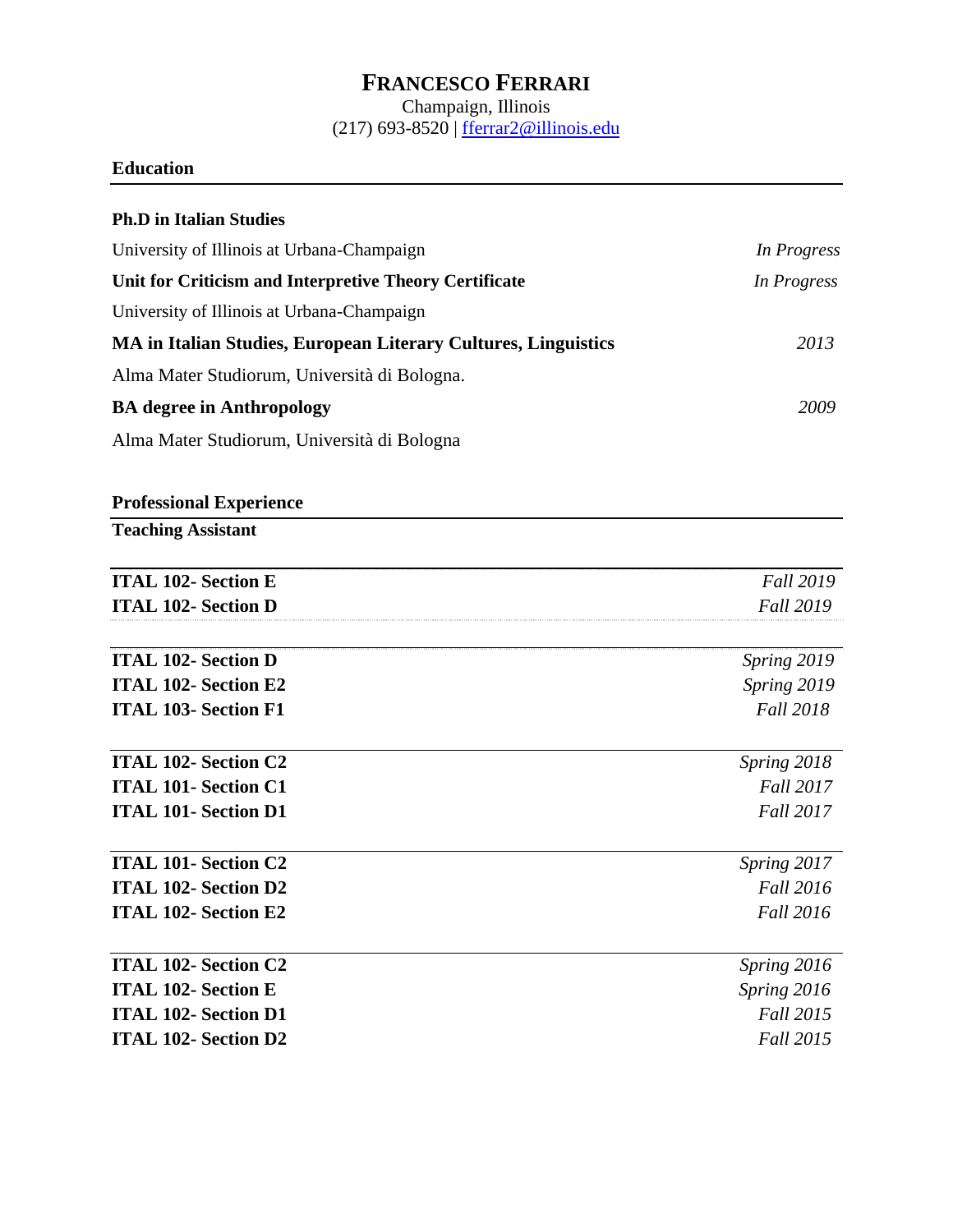| <b>ITAL 102</b>                                                                                                                                          | Summer 2020             |
|----------------------------------------------------------------------------------------------------------------------------------------------------------|-------------------------|
| <b>ITAL 102</b>                                                                                                                                          | Summer 2019             |
| <b>ITAL 101</b>                                                                                                                                          | Summer 2018             |
| <b>ITAL 102</b>                                                                                                                                          | Summer 2018             |
| <b>Fellowships</b>                                                                                                                                       |                         |
| <b>Dissertation Completion Fellowship</b>                                                                                                                | 2020-2021               |
| <b>Arquilla Family Fellowship in Italian Studies</b><br><b>SLCL Special Programs</b>                                                                     | Spring 2020             |
| <b>Summer Funding Fellowships</b>                                                                                                                        |                         |
| French and Italian Department, UIUC                                                                                                                      | Summer 2018, 2019, 2020 |
| <b>UNICO Fellowship</b><br>for participating at Italian Diaspora Summer Study,<br>offered by Calandra Institute, NY, and held at UNICAL, Cosenza (Italy) | 2017                    |
| <b>Awards</b>                                                                                                                                            |                         |
| <b>Essay Prize Department of French and Italian</b>                                                                                                      |                         |
| University of Illinois at Urbana-Champaign                                                                                                               | 2018                    |
|                                                                                                                                                          |                         |
| <b>Departmental and University Services</b>                                                                                                              |                         |
| <b>Conference Funding Committee</b><br><b>GEO</b> Steward                                                                                                | 2015-2016<br>2018-2020  |
| <b>Editorial Board</b>                                                                                                                                   |                         |
| Idee in form@zione - Periodico per la Formazione degli Insegnanti                                                                                        | 2019-present            |
| <b>Publications</b>                                                                                                                                      |                         |

*Il mio nome è Amede'. Nomi e passing in Amara Lakhous*,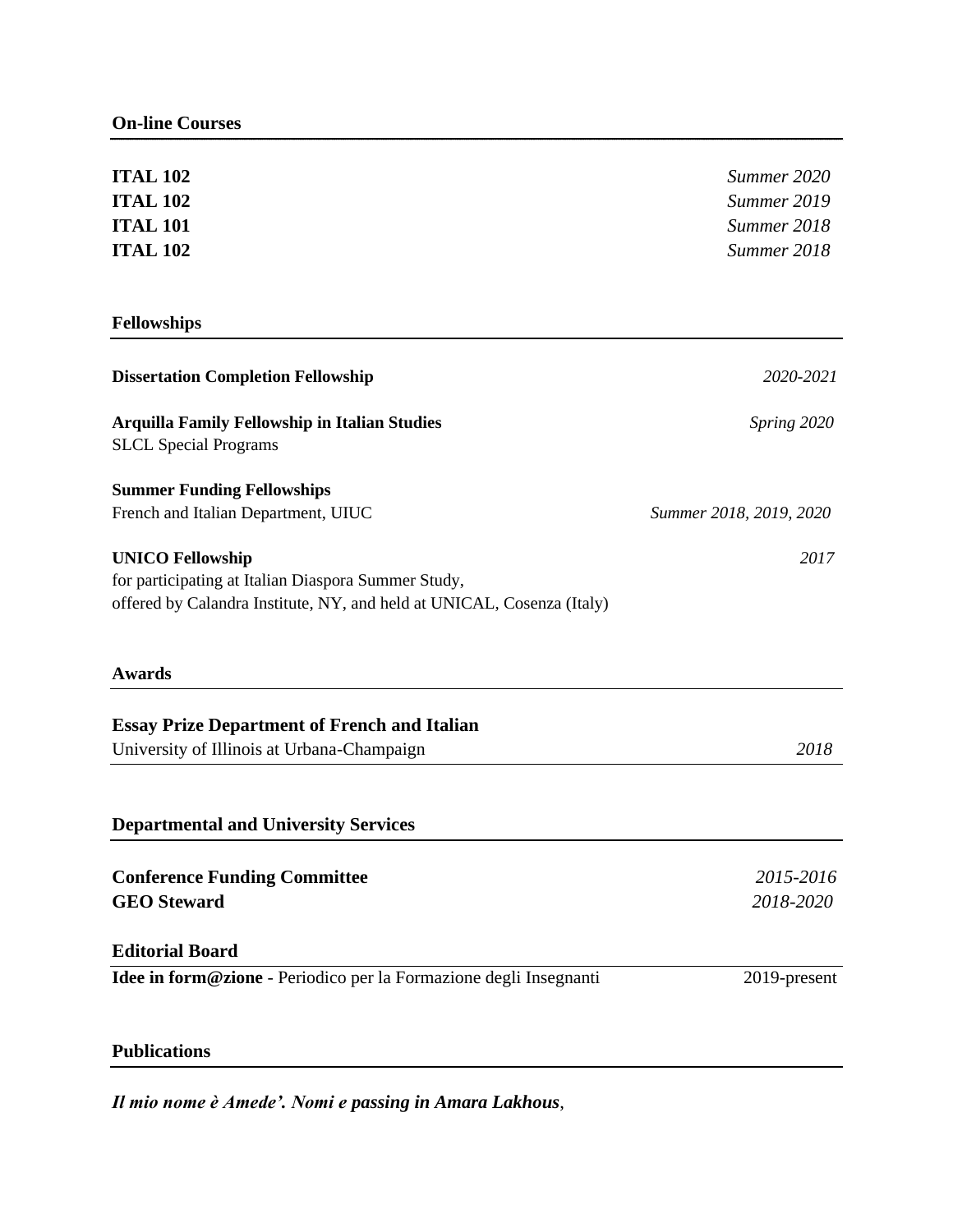Romeo Çollaku, *Miele sul coltello*. Translated by Eda Derhemi and Francesco Ferrari, Besa Editrice. 2020

"Who Will Buy My Marriage Spread?". Economy of affects and domesticity construction in Helen Barolini's Umbertina, in *Italian Americans on the Page* edited by Ryan Calabretta-Sajder and Alan Gravano. Fordham University Press. *Forthcoming* 

#### **Conferences**

### *"Positivized Gothic. Non-human figures and "survivals" of the uncanny in Giovanni Verga's novella".*

The Languages, Literature, and Cultures Conference, Lexington, Kentucky, Apr 11 – 13 2019.

## *"Who Will Buy My Marriage Spread?". Economy of affects and domesticity construction in Helen Barolini's Umbertina.*

The Italian American Studies Association - 2nd IASA International Symposium, Rome, Italy, June 20-23 2019.

#### **Working Groups**

#### *Italian Americans on the Page*

MLA Convention, Seattle, January 10-12 2020.

#### **Organized Panels**

*Knickknacks, Relics, and Ruins. The Objects of the Past Between Preserving and Modernizing Drives* AAIS/AATI Convention, Tucson, March 26-28 2020. (Cancelled due to COVID-19)

#### **Languages**

**Italian** (Native Language), **English** (Near-native fluency), **Latin (**Reading knowledge), **Ancient Greek (**Bibliographic knowledge), **Albanian (**Bibliographic knowledge)

#### **Memberships**